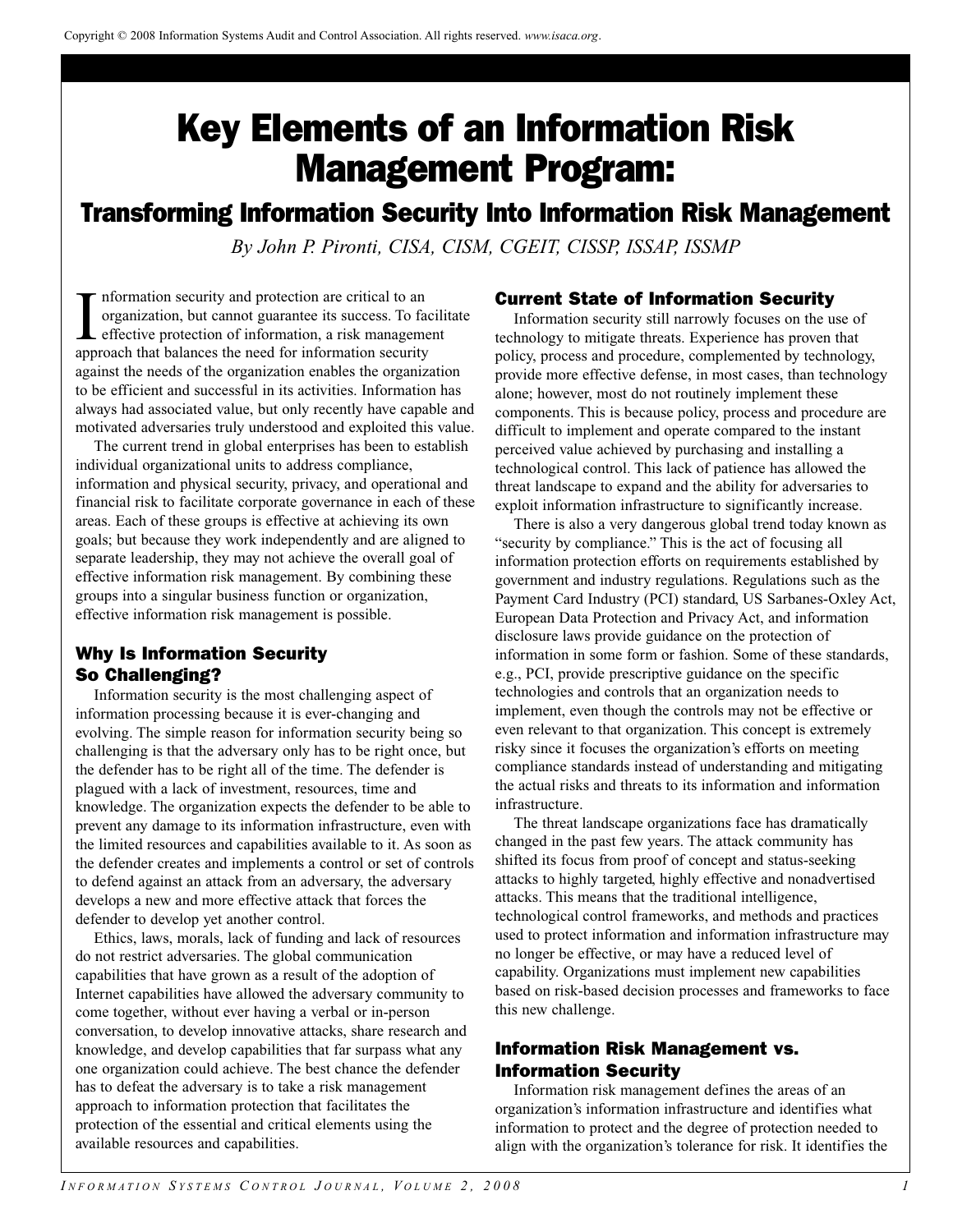business value, business impact, compliance requirements and overall alignment to the organization's business strategy. Once this information has been identified, it can be presented to the business leadership to make decisions about the level of investment (both financial and resource) that should be utilized to create appropriate information protection and risk management capabilities.

After making these decisions, the information security team can implement the appropriate capabilities to align with the business leadership's decisions. The information security group identifies threats, develops and implements controls, and monitors the effectiveness of these capabilities on a regular basis to ensure alignment. The key difference in this risk management model compared to the current information security state in most organizations is the disempowerment of the information security team. In the risk management model, the information security team no longer has the authority within the overall organization to make decisions of what to allow and not allow related to the security of information and information infrastructure. Instead, it provides valuable insight and information to the business leaders who then make these decisions in a business-appropriate way. This fundamental change dramatically improves the effectiveness of this team because the organization considers its members to be advisors who enable business, not police officers who impede business.

## Evolution to Information Risk Management

Information protection and assurance capabilities and programs exist in various stages and forms within most organizations today. The capabilities are typically segregated by function and have leaders with titles such as chief information security officer (CISO), chief privacy officer (CPO), chief physical security officer (CPSO) and chief compliance officer (CCPO). Unfortunately, the reality of most of these positions is that they are given the title of "chief," but they do not have regular access to senior leadership or insight into key business strategy or activities, and report to separate leadership categories. They also tend to work independently of each other with some degree of interaction based on necessity, not business strategy.

These capabilities must evolve to meet today's current and emerging challenges to information and information infrastructure. The evolution of these capabilities (**figure 1**) requires integration of all of these independent capabilities into a singular business entity, known as the information risk management program.

## Information Risk Management Program

An information risk management program provides an organization a 360-degree holistic view of the risks to its information assets and associated information infrastructure. This program represents an evolved corporate governance model for information-risk-management-related concepts and activities. It also consolidates the individual leadership and program elements that currently exist to provide information protection and assurance into a single functional organization led by a single individual who has access to senior business leadership on a regular basis and has insight into all aspects of the business activities and strategy.



When effectively implemented and operated, this program provides value to the organization by enabling it to conduct business in a risk-aware way. Instead of limiting an organization from being able to operate, it provides guidance in more effective ways, allowing it to operate while still protecting its information infrastructure and assets. The program changes the paradigm of how an organization operates by finding a way to enable business activities and capabilities instead of limiting them based on perceived threats. For example, it does not stop the organization from providing access to systems and information, but instead evaluates how much access is required and when this access is appropriate. Too much information security can be a disabler to business. This program's goals are to ensure that only the minimum level of risk is taken with information assets while still allowing the business to meet its goals.

## Evolved Organization Design

To effectively meet the risk management needs of an organization, a consolidated and streamlined approach to the organization structure for management activities (**figure 2**) needs to be implemented. This streamlined approach allows all risk management activities that take place within the organization to report into a single leader—the chief risk officer (CRO). This leader is the focal point for all communications regarding risk identification, mitigation and management. This leader also has regular interaction with senior leadership to provide insight, guidance and direction to the organization about the information-related risks involved in business decisions, strategies and activities.

## Key Performance Indicators

Key performance indicators (KPIs) are essential measurement tools implemented to provide business intelligence about the performance of a business function, process or capability. To effectively govern information risk management within an organization, each function and process must be associated with measurable KPIs. These indicators need assigned thresholds so the organization has insight about when the business capabilities are working within normal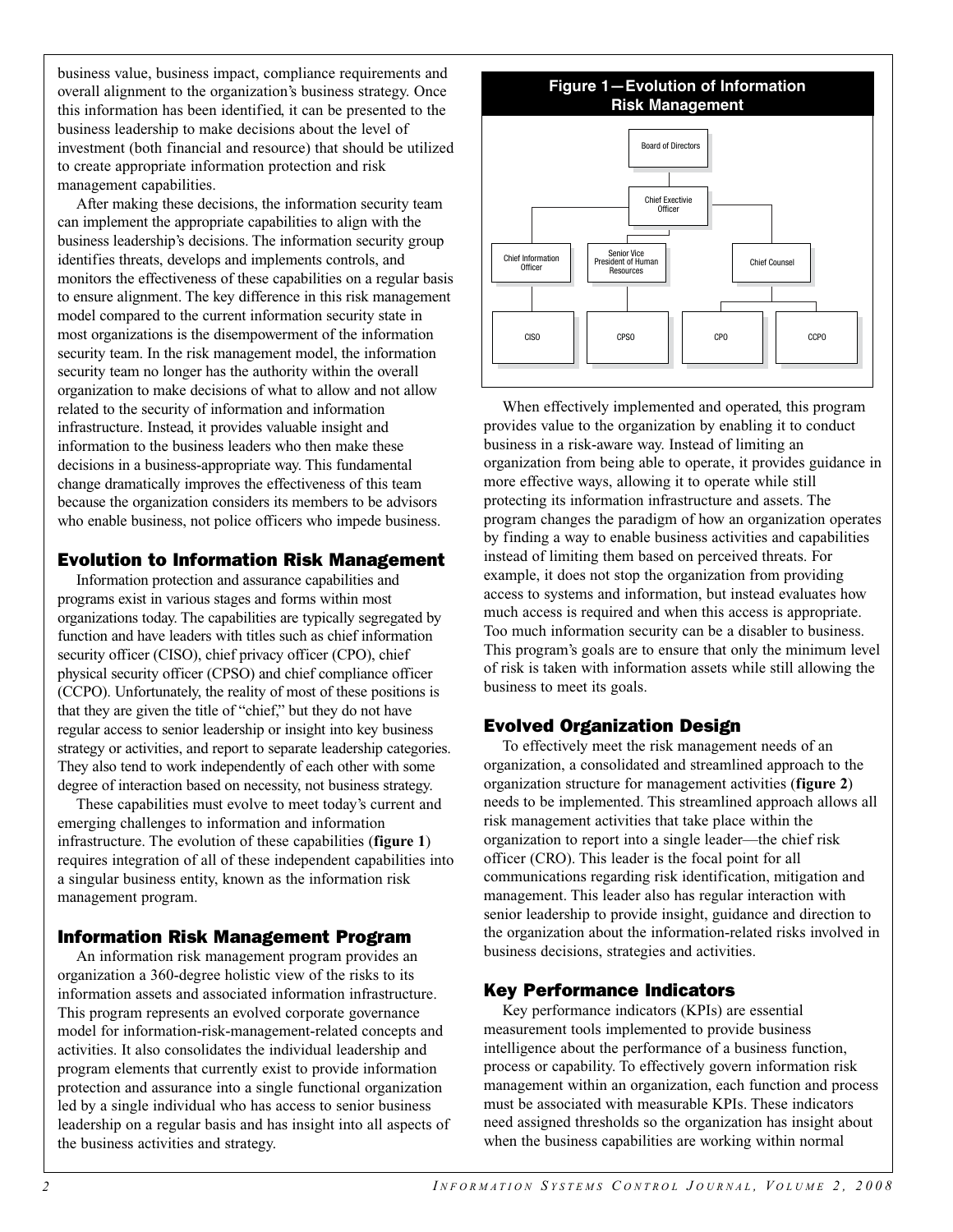

operating boundaries and when they require attention. KPIs also provide valuable insight into the value provided by the information risk management program and assist in the maturing of its capabilities.

For KPIs to be effective, they must be designed with the business function and process in mind, speak the language of the business, and be effectively communicated to the organization. KPIs that do not meet these criteria are typically ineffective and can cause confusion and damage within an

organization. It is important that the developed and introduced KPIs have recognized value within the organization. To facilitate this business process, owners and the audience to which they are communicating must be involved in their creation, operation and dissemination; this will ensure that they are serving the business instead of being just another data point that will be ignored or misunderstood. Ineffective or inaccurate KPIs can cause as much, if not more, damage than not having them in the first place.

## Key Elements of an Information Risk Management Program

The information risk management program (**figure 3**) provides a structured approach to enterprise information risk management. It utilizes many of the capabilities that exist within an organization and implements processes and capabilities that enable more effective communication and information sharing. It increases the efficiency of these capabilities by consolidating functions and developing consistent methods, processes and procedures.

The risk management program acts in an advisory or consulting capacity with minimal operational responsibility within an organization. Instead of making decisions about information protection and assurance for the organization, it provides credible and valuable information to decision makers to assist them in making appropriate business decisions.

#### **Chief Information Risk Officer**

The chief information risk officer (CIRO) is the natural evolution for the role of the chief security officer (CSO) and has overall ownership of the information risk management



*I NFORMATION S YSTEMS C ONTROL J OURNAL , V OLUME 2, 2008*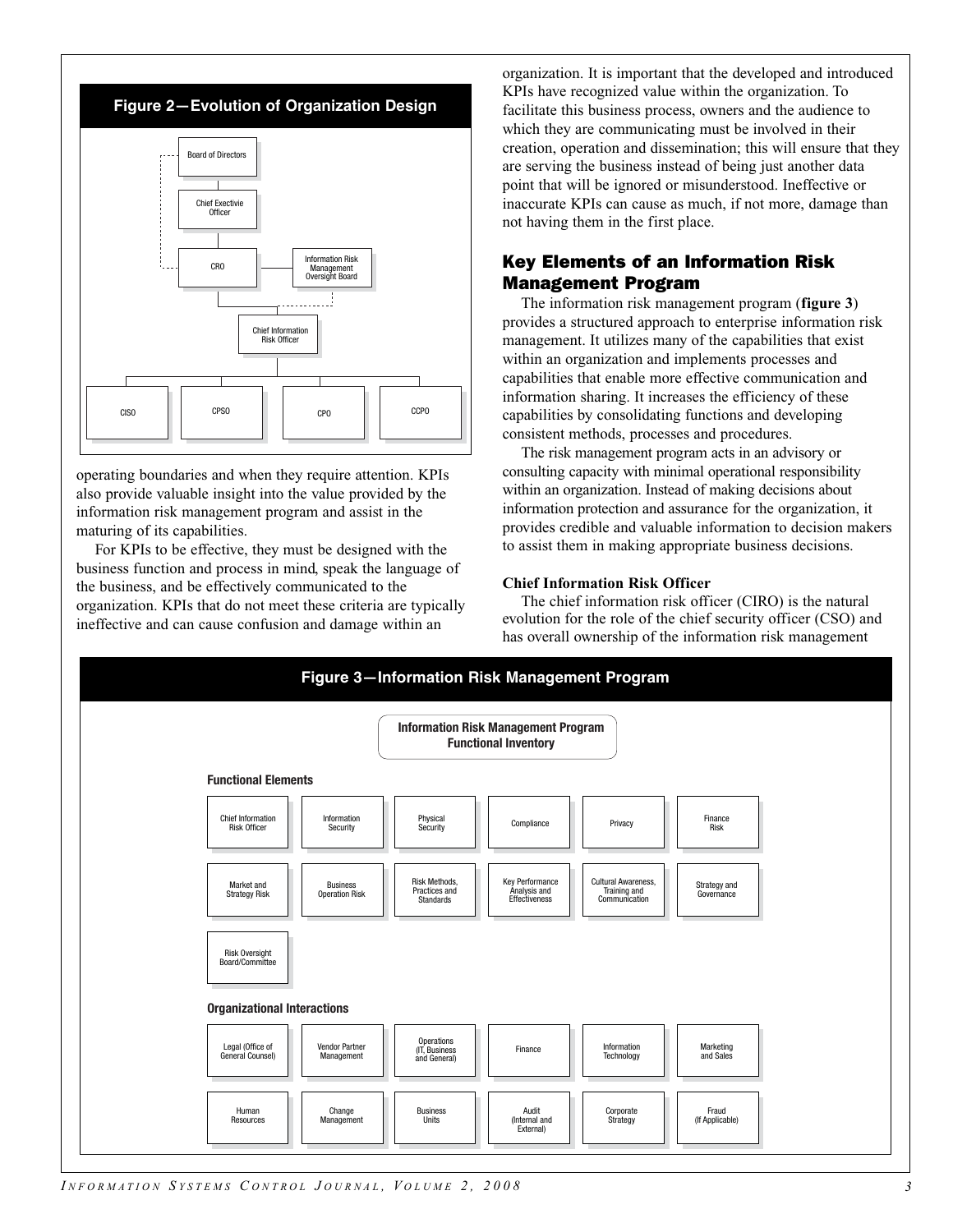program and leads its activities. This individual is the focal point for all risk-related communications to the leadership of the organization, as well as the organization as a whole. This individual should be a senior leader within the organization and is expected to be involved in key leadership activities. The CIRO establishes and communicates the information risk levels for different business elements and processes within the organization, as well as for the organization as a whole.

The KPIs of CIROs include:

- Number of information risks identified, evaluated, categorized and mitigated
- Awareness of information risk management program (internally and externally)
- Impact of information-related events or incidents compared to competitors and peers

#### **Information Security**

Information security is effective at providing information about threats and vulnerabilities that affect the organization, but is not effective at identifying risks. The information security organization often has the task of identifying risks to the organization's information and associated information infrastructure. This is something that most information security organizations cannot properly carry out since they do not have the insight of corporate strategy, audit, compliance, finance and marketing required to provide this type of service.

The role of the information security organization in the risk management model is to identify and evaluate threats and vulnerabilities to the information assets and the information infrastructure of the organization. This group defines, implements, monitors and matures the controls and control frameworks utilized to mitigate the identified threats and vulnerabilities. The group does this once it has been given direction from the business about the risk-tolerance level associated with the threats and vulnerabilities with which the organization is comfortable. With this information, the group develops appropriate controls that map to the business needs of the organization.

One of the key benefits the information security function provides to the information risk management organization, using threat and vulnerability analysis, is information about the threats and vulnerabilities to information and information infrastructure. By carrying out this activity, information security can provide credible information on the business impacts and viability of potential threats and vulnerabilities to the information risk management organization. These data are invaluable input for the development of risk profiles and risk information communicated to the organization. They allow the most viable and business-affecting threats and vulnerabilities to be addressed in a timely fashion and others to be monitored for future consideration.

The KPIs of information security include:

- Accuracy of threat and vulnerability analysis activities and information
- Effectiveness of vulnerability management plans and controls
- Effectiveness of policies, procedures, methods and standards

#### **Physical Security**

The physical security organization provides insight into threats and vulnerabilities to the physical infrastructure elements of the organization and to personnel. This group defines, implements, monitors and matures physical controls and control frameworks that are used to mitigate the identified threats and vulnerabilities. This is done after receiving direction from the business about the risk-tolerance level associated with the threats and vulnerabilities with which the organization is comfortable. Based on this information, appropriate controls that map to the business needs of the organization are developed.

The KPIs of physical security include:

- Number of business-impacting physical security events or incidents
- Number of physical threats identified and associated remediation plans developed
- Effectiveness of physical security controls

#### **Compliance**

The compliance function identifies the policies, standards and regulations with which the organization is required to comply; ensures that the organization has the appropriate controls in place to meet these requirements; and monitors the organization. This function also ensures the proper communication of this information throughout the relevant portions of the organization and to the external regulatory and oversight organizations.

The compliance function establishes a metrics and measurement framework to ensure that ongoing compliance measurement and management can occur. This allows the organization to understand the areas that currently do not comply with applicable regulatory and policy requirements and to identify areas where too much has been invested to achieve compliance goals and requirements.

The KPIs of compliance include:

- Number of external or internal audit findings
- Cost associated with regulatory compliance requirements
- Number of exceptions applied for and granted to internal policies and regulatory requirements

#### **Privacy**

The privacy function establishes the privacy requirements and associated policies and procedures for the organization. This function defines and identifies the utilization of nonpublic personal information (NPPI) within the organization, identifies business and personnel risks associated with its use, and defines the appropriate and acceptable uses of this information within the business processes of the organization. The privacy function also produces and governs the implementation of the official privacy statement and the associated control requirements for the organization to communicate to internal stakeholders, customers, vendors and partners.

The KPIs of privacy include:

- Number of privacy-related disclosures or incidents
- Awareness of privacy policies and procedures by internal and external stakeholders
- Number of exceptions requested and granted to privacy policies

#### **Finance Risk**

The finance risk function evaluates financial risks to the organization, including credit, capital, investment and financial risks, and fraud associated with business-process activities or company initiatives related to information assets within the organization. The finance risk function provides insight into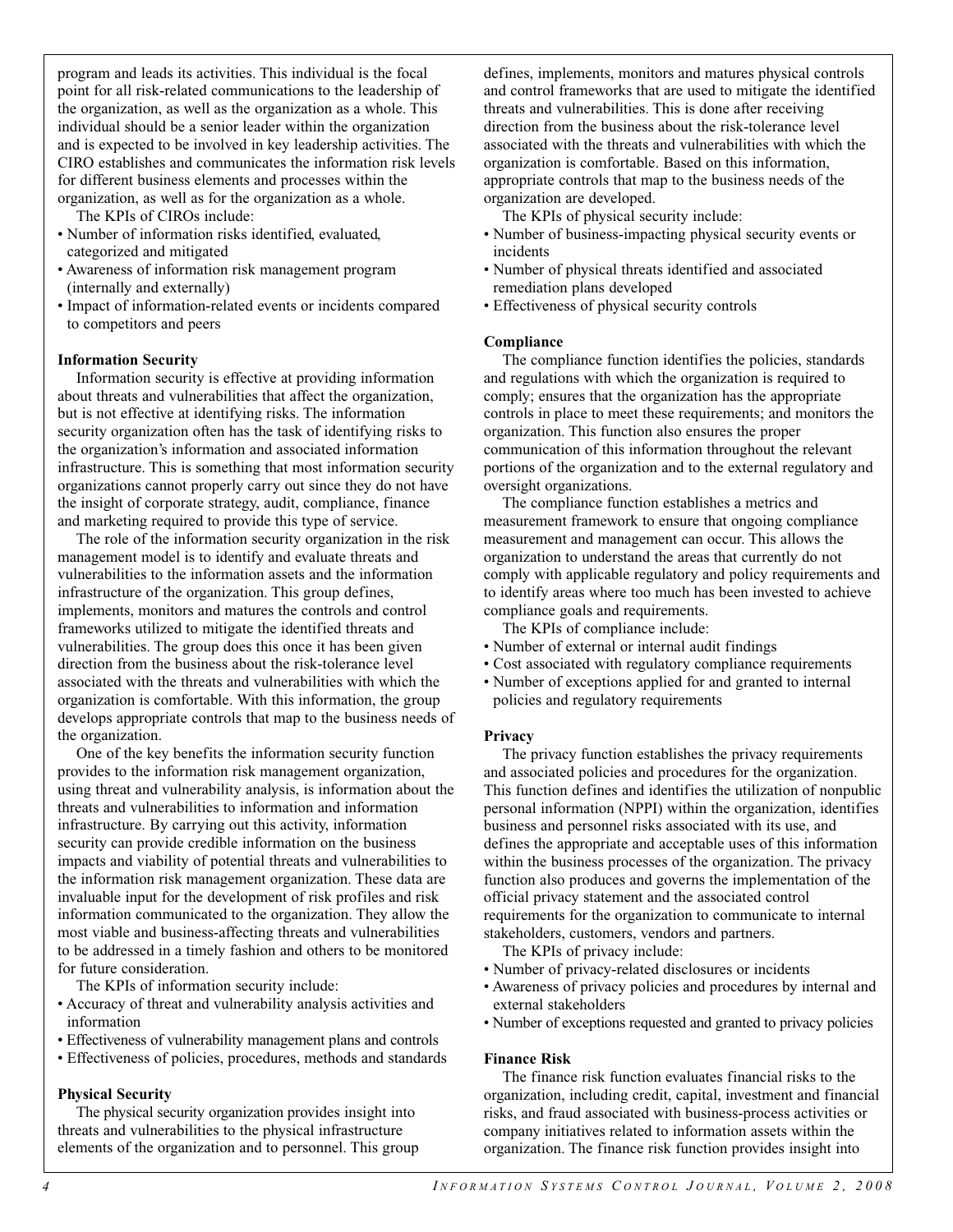the potential financial impacts of business decisions as well as incidents and events that impact business. Other functions within the risk office with financial impact analysis information associated with their individual activities and functions are also provided.

The KPIs of finance risk include:

- Costs associated with information risk management controls
- Costs associated with information risk management events and incidents
- Number of financial risk models developed for identified credible threats and vulnerabilities

#### **Market and Strategy Risk**

The market and strategy risk function provides insight into the potential impacts of business activities and events derived from market-focused activities and corporate strategy associated with information assets. This function analyzes current market conditions applicable to the organization and identifies risk areas that could prevent the success of the organization in its overall activities or particular business processes. The strategy element of this function analyzes the business strategy of the overall organization and of individual business processes and activities, to identify information risks that could affect success. This element also examines new business initiatives and concepts to assess the associated risk to information.

The KPIs of market and strategy risk include:

- Number of negative media items related to information events
- Impact of information protection activities and requirements on go-to-market strategy
- Accuracy of risk analysis compared to actual consequences of identified strategic activities

#### **Business Operation Risk**

Business operation risks are those that cause the organization to no longer function in a business-as-usual fashion. This function analyzes business-process-specific risks to appropriately identify, classify and manage them to account for activities associated with information assets that may potentially affect business. This function also implements metrics and measures to monitor the capabilities and effectiveness of controls utilized to mitigate identified threats and risks to business operations.

The KPIs of business operation risk include:

- Impact of risk-mitigating controls on business processes
- Number of identified credible risks to business operation
- Accuracy of metrics and measures that are implemented to monitor identified risks and controls

#### **Risk Methods, Practices and Standards**

To properly identify, analyze and manage the informationrelated risks to an organization, the organization must develop, utilize and maintain a consistent set of methods, practices and procedures. These capabilities include both human processes and automated systems that generate credible and actionable risk intelligence for the organization in order for businessappropriate decisions to be made. This function is responsible for creating these capabilities and ensuring that they evolve and mature. These capabilities should be auditable by an independent review board to ensure that they are accurate in their capabilities and the information they generate is credible risk information.

The KPIs of information risk management methods, practices, procedures and standards include:

- Adoption rate of methods, practices, procedures and standards by the intended user base
- Maturity level compared to capability maturity model standard of methods, practices, procedures and standards
- Number of new capabilities introduced within the organization to enhance risk management capabilities

#### **Key Performance Analysis and Effectiveness**

Each functional element of the information risk management program includes a series of KPIs utilized to ensure that they are functioning as designed and bring value to the business. It is important to monitor, analyze and mature these KPIs to make certain they are appropriate for the functional area and for measuring the performance they are designated to monitor. This function is responsible for defining KPIs for functional areas and gathering all of their associated data points. Once this information is gathered, it is analyzed to create meaningful and actionable reports about the risk posture of the organization and provide insight into the effectiveness of the risk management program.

This function is also responsible for the identification and development of KPIs, as well as their maturity and life cycle. Certain KPIs are effective only for the life of a specific business process or function within the risk management program, while others are indicators that are consistent for the life of the program. Once a new functional area has been identified, this function develops and monitors the KPIs for that function. Reports on the maturity of these KPIs are generated to make sure the organization consistently improves and high levels of integrity and accuracy are achieved.

One method used to achieve insight into the maturity of the capabilities and KPIs of the program is to map them to the Capability Maturity Model standard. This standard allows the organization to have insight into the level of maturity associated with the risk management organization's capabilities and understand the level of confidence and integrity that should be expected from the information and guidance provided by the organization.

The KPIs of key performance analysis and effectiveness include:

- Number of measurements analyzed and metrics developed
- Benchmark of capabilities against industry standard or peer group data points
- Usability of reports generated by intended user base

#### **Cultural Awareness, Training and Communication**

One of the key challenges to information risk management is a lack of awareness of risks as well as risk identification and mitigation capabilities within organizations. In many cases, the human is the most effective risk mitigation control an organization can utilize. This function is responsible for effective communication of risk information, capabilities and the value of the information risk management organization throughout the enterprise; its associated vendors, partners and customers; and any other audiences that the enterprise believes would benefit from risk management education and knowledge.